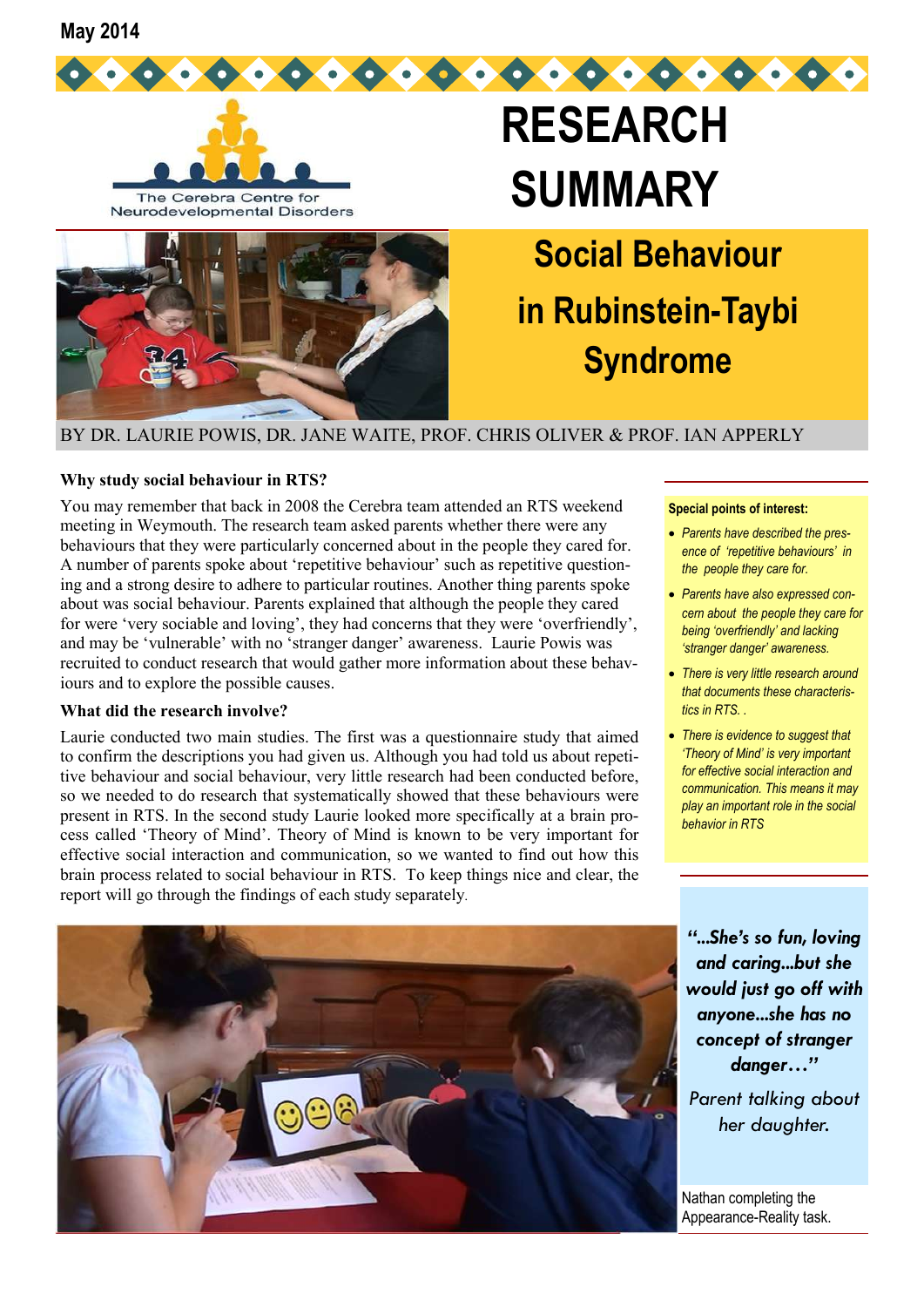

*Page 2* **BY DR. LAURIE POWIS, DR. JANE WAITE, PROF. CHRIS OLIVER & PROF. IAN** 

# **Study 1: Questionnaire study.**

Those of you who completed the questionnaire study will know that there were lots and lots of questionnaires that asked about different behaviours. Laurie looked specifically at the questionnaire that asked about Autism Spectrum Disorder (ASD) behaviours. The reason Laurie focused on this questionnaire is that the questions specifically ask about repetitive behaviour, social interaction, and social communication – the behaviours you spoke to us about. We also thought it would be helpful to know how many individuals with RTS reached criteria for ASD.

The Cerebra team would like to extend a huge thank you to all the families who took part in the project!





#### **Special points of interest:**

- *87 parents completed questionnaires.*
- *Data showed 64.9% of the RTS group met 'cut off' criteria for Autism Spectrum Disorder (ASD).*
- *However, closer examination showed that individuals with RTS do not show the 'same pattern' of behaviours as in ASD.*
- *Similar to ASD, individuals with RTS do show repetitive behaviours.*
- *However, differently to ASD, individuals with RTS show less impaired social interaction and social communication skills.*

## **Study 1: Questionnaire findings**

We collected data from 87 participants with RTS. Our findings showed that quite a high proportion (64.9%) of participants met the 'cut off' score for ASD. The prevalence of ASD in RTS has not been studied before so this is an important new finding. However, when we looked at the data more closely we realised that it wasn't quite this simple - there were some important differences between ASD and RTS.

We compared the RTS group to a 'just ASD' group and found that although many individuals with RTS reached the 'cut off' for ASD, they did not show the same level of difficulty across **all** the areas that individuals with ASD do. Individuals with ASD show repetitive behaviour and impairments in social interaction and social communication. Our results showed that similar to ASD, individuals with RTS showed high levels of repetitive behaviour. However, we found that individuals with RTS were much less impaired than the ASD group in the areas of social interaction and social communication. These findings therefore confirmed what you told us about in Weymouth – individuals with RTS show ASD 'like' repetitive behaviours, but more different, more 'sociable' behaviour.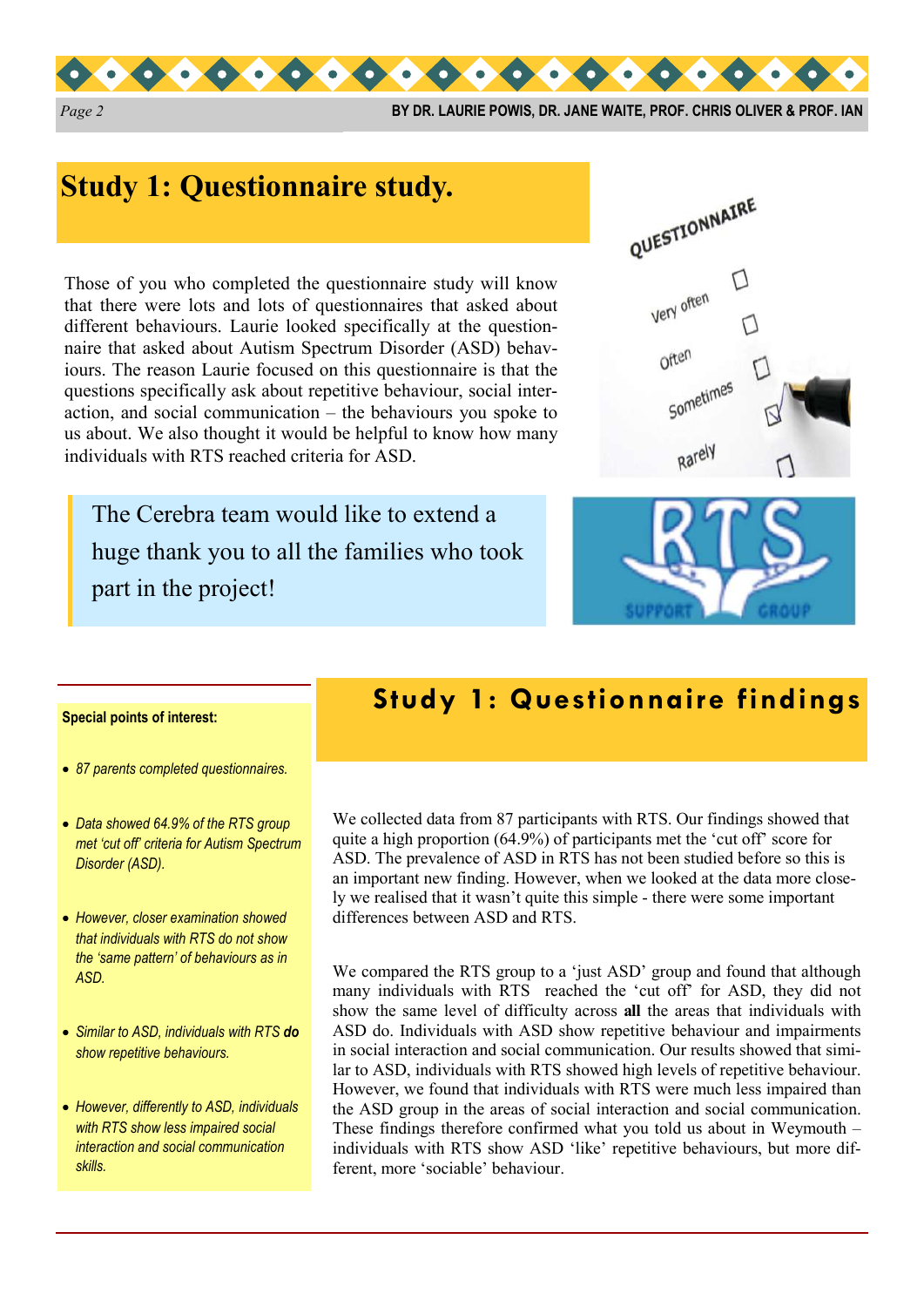

**Social Behaviour in RTS** *Page 3* 

# **Study 2: Theory of Mind**

Although we found that individuals with RTS did not show the same kind of social impairments as seen in ASD, we knew that you had concerns that the people you care for seemed to lack 'stranger danger awareness' and so might be socially vulnerable. Because of this Laurie carried out a second study to look at a specific brain process known as 'Theory of Mind'.

## **What is Theory of Mind?**

Theory of Mind (ToM) is the ability to reason about other people's thoughts and feelings. We use this ability everyday without even realising. It helps us explain, predict, and make sense of other's behaviour. Without this ability, social interaction can tricky and confusing. Research has shown that ToM plays a fundamental role in the social behaviour of many individuals with social difficulties and therefore we predicted that it might also be important in RTS.



## **How was Theory of Mind assessed?**

ToM is something that develops progressively through childhood. Children begin life with very limited abilities and then get better and more skilled as they get older. To test the development of this skill in people with RTS Laurie put together a number of tests that formed a developmental scale (Figure 1). Tests at the beginning of the scale tapped early ToM abilities: the ability to help in simple scenarios; to play cooperatively; and to understand the communicative intent of point and gaze gestures. An example task is shown in Figure 2.



Figure 2 'Early' ToM task (Helping) Figure 3 'Later' ToM task (False Belief)

Tests at the latter end of the scale tapped harder skills: the ability to judge that someone may think something different to your own thoughts; and the ability to judge that someone may try and hide what they are thinking and feeling. An example task is shown in Figure 3.

In typical development children pass these tasks in order and by specific ages. Laurie wanted to see whether individuals with RTS showed this same developmental progression and whether they showed any difficulties or delays in their ToM.